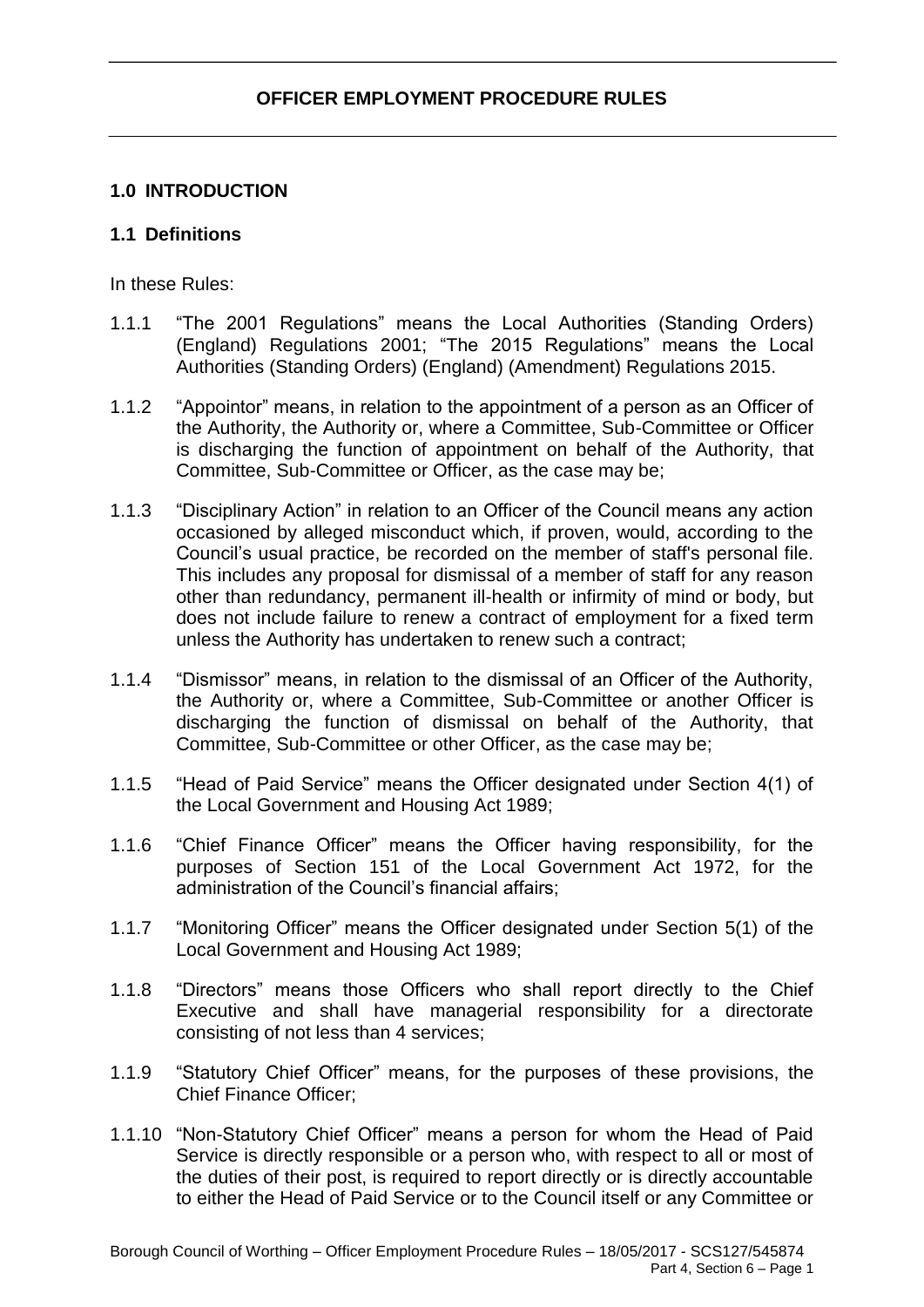Sub-Committee of the Council; except a person whose duties are solely secretarial or clerical or are otherwise in the nature of support services;

- 1.1.11 "Deputy Chief Officer" means a person who, with respect to all or most of the duties of his post, is required to report directly or is directly accountable to one or more of the Statutory or Non-Statutory Chief Officers; except a person whose duties are solely secretarial or clerical or are otherwise in the nature of support services;
- 1.1.12 "Joint Senior Staff Committee" means a Committee set up in accordance with the Adur District Council and Worthing Borough Council Joint Committee Agreement dated 27th July 2007, as amended from time to time. For the purposes of these Procedure Rules, at least one Member of the Executive of each Council must be a Member of this Committee.

## **1.2 General**

Other than as set out elsewhere in these Officer Employment Procedure Rules, the function of recruitment, appointment, disciplinary action and dismissal in respect of all staff other than the Head of Paid Service, the Chief Finance Officer, and the Monitoring Officer, will be discharged, on behalf of the Council, by the Head of Paid Service or an Officer nominated by the Head of Paid Service. Such functions will be carried out in accordance with the Council's Staffing Policies, as adopted from time to time.

### **1.3 Posts**

For ease of reference, the posts which fall under the relevant definitions in these Officer Employment Procedure Rules, at the time of writing, are as follows:

|                                     | <b>Relevant Post</b>                           |
|-------------------------------------|------------------------------------------------|
| <b>Definition</b>                   |                                                |
| <b>Head of Paid Service</b>         | <b>Chief Executive</b>                         |
| <b>Statutory Chief Officer</b>      | <b>Chief Finance Officer</b>                   |
| <b>Monitoring Officer</b>           | Solicitor to the Council                       |
| <b>Non-Statutory Chief Officers</b> | <b>Directors</b>                               |
|                                     | <b>Head of Communications</b>                  |
|                                     | <b>Head of Policy</b>                          |
| <b>Deputy Chief Officers</b>        | All staff, other than clerical, who are direct |
|                                     | reports of:                                    |
|                                     | <b>Directors</b>                               |
|                                     | <b>Chief Finance Officer</b>                   |
|                                     | <b>Head of Communications</b>                  |
|                                     | <b>Head of Policy</b>                          |

#### **2.0 RECRUITMENT**

#### **2.1 Declarations**

A candidate for any employment with the Council, or a staff member involved in a transfer, promotion or disciplinary matter, shall disclose whether he/she is related to, or cohabits with, any Member or other Officer who may have an influence on the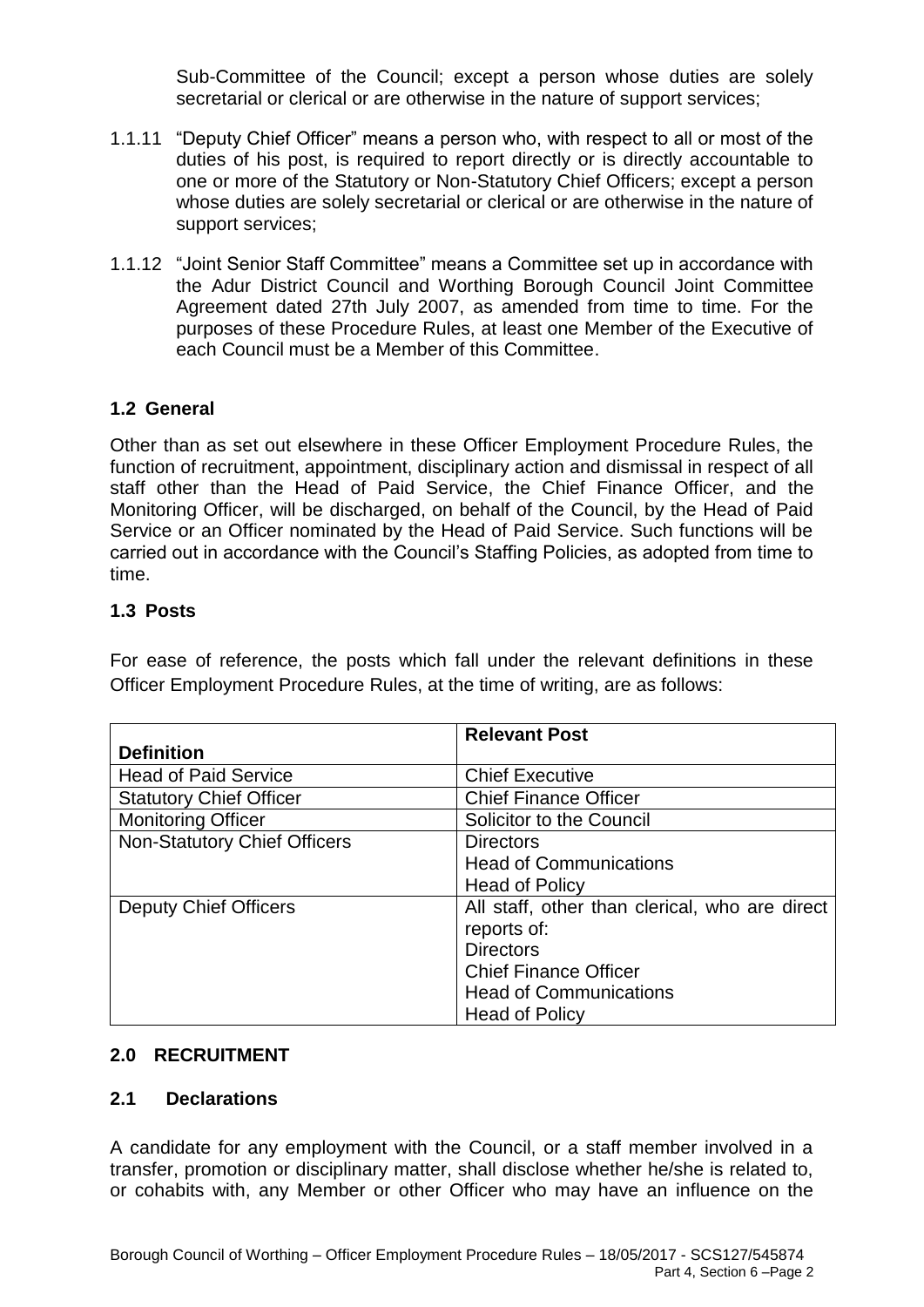decision. Failure to make such a disclosure may result in any appointment being rescinded and, in the case of an employee, disciplinary action.

The requirements of any Code of Conduct relating to Members' interests shall apply to the appointment, transfer, promotion, discipline and other matters relating to staff.

### **2.2 Support for Appointment**

Canvassing of any Member of the Council, or any person appointed to discharge any function in relation to a Committee or Officer of the Council shall disqualify the candidate concerned in such canvassing for that appointment. The purport of this paragraph shall be included in any form of application issued in relation to any proposed appointment.

A Member of the Council shall not solicit for any person any appointment under the Council and shall not provide any written testimonial of a candidate's ability, experience or character for submission to the Authority.

All vacancies on the Council's staffing establishment that are to be filled shall be advertised internally.

### **2.3 Confidentiality**

The Council, the Cabinet, a Committee, a Sub-Committee or a Panel shall, unless there are exceptional circumstances which dictate otherwise, resolve to exclude the press and public under Section 100A of the 1972 Act where matters relating to the appointment, promotion, dismissal or discipline, severance, salary or conditions of an individual member of staff are to be discussed.

# **2.4 Recruitment of Head of Paid Service, Statutory Chief Officer, Non-Statutory Chief Officers, Deputy Chief Officers and Monitoring Officer.**

- 2.4.1 Where the Council proposes to appoint a Head of Paid Service, Monitoring Officer, Statutory Chief Officer, Non-Statutory Chief Officer or Deputy Chief Officer, and it is not proposed that the appointment will be made exclusively from among their existing Officers, the Head of Paid Service or his delegate will:
	- (a) draw up a statement specifying:
		- (i) the duties of the Officer concerned; and
		- (ii) any qualifications or qualities to be sought in the person to be appointed;
	- (b) advertise the post in such a way as is likely to bring it to the attention of persons who are qualified to apply for it; and
	- (c) send a copy of the statement mentioned in paragraph (a) above to any person on request.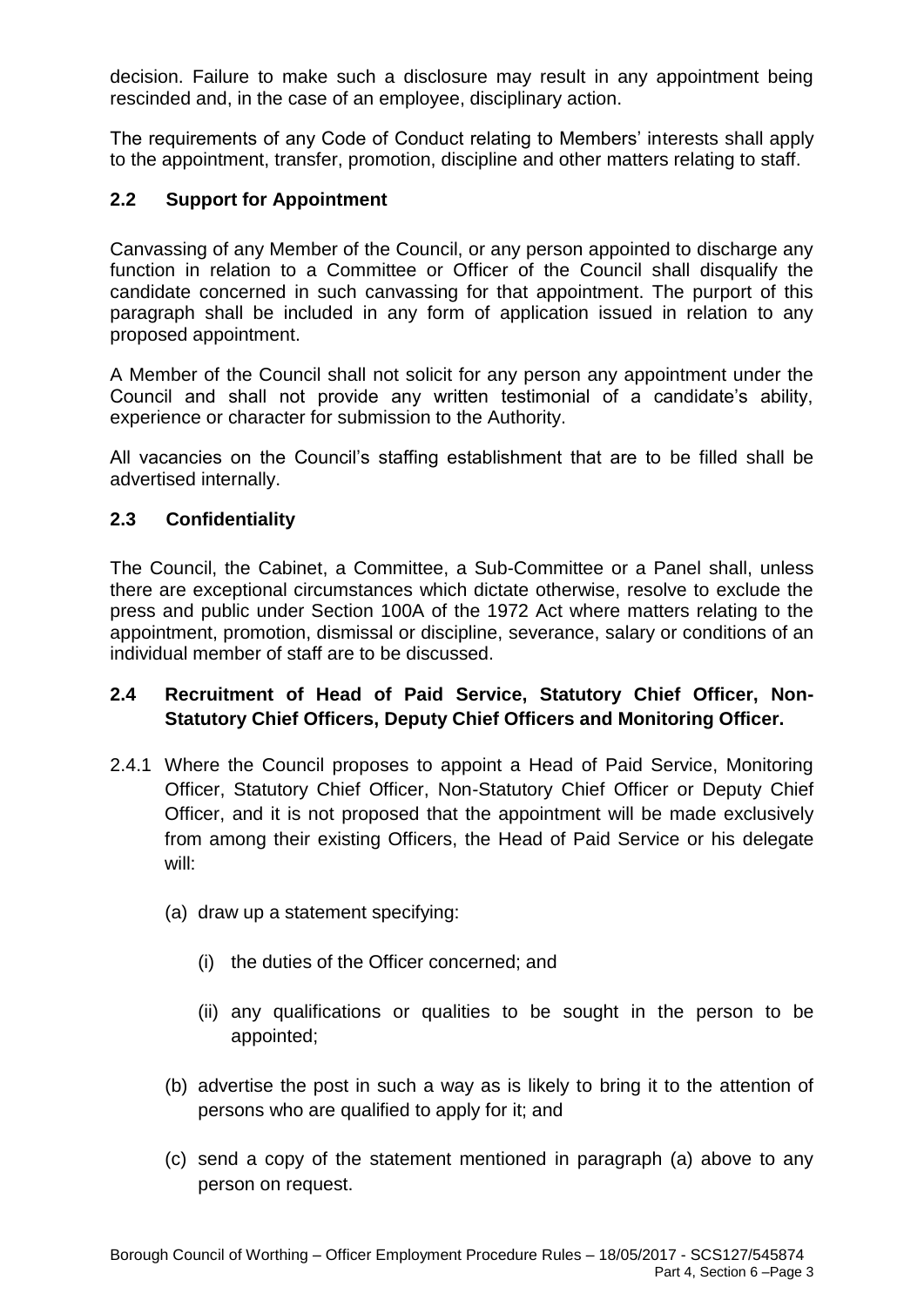- 2.4.2 Where a post has been advertised as provided in paragraph 2.4.1, the Joint Senior Staff Committee or Head of Paid Service, or his delegate, in accordance with paragraph 3 below, will:
	- (a) interview all qualified applicants for the post; or
	- (b) select a short list of such qualified applicants and interview those included on the short list; or
	- (c) if no qualified person has applied, the Council will make further arrangements for advertisement in accordance with paragraph 2.4.1(b).

## **3.0 APPOINTMENT**

### **3.1 Power to Appoint**

- 3.1.1 Subject to paragraph 3.1.2 and 3.2 below, the Joint Senior Staff Committee will be responsible for the function of the appointment of the Head of Paid Service, Chief Finance Officer and Monitoring Officer.
- 3.1.2 The power to approve the appointment of the Head of Paid Service, Chief Finance Officer and Monitoring Officer shall be exercised by Full Council, subject to the consultation required under paragraph 3.2.2 where, for the purposes of this paragraph, "the Committee" is to be read as "Full Council".
- 3.1.3 The Head of Paid Service, or his nominated representative, shall be responsible for the function of the appointment of Non-Statutory Chief Officers and Deputy Chief Officers. The Head of Paid Service's nominated representative may include an Officer of the Council, of the appropriate level of seniority, or an external expert, provided that such representative shall have, in the opinion of the Head of Paid Service, the appropriate level of independence, knowledge, expertise and competence.

## **3.2 Consultation Procedure for Appointment**

- 3.2.1 Except as provided for in paragraph 3.1.2, paragraph 3.2.2 applies to the appointment of Non-Statutory Chief Officers and Deputy Chief Officers.
- 3.2.2 An offer of appointment to any of those Officers must not be made by the Appointor until:
	- (a) The Appointor has notified the Monitoring Officer of the name of the person to whom the Appointer wishes to make the offer and any other particulars which the Appointor considers are relevant to the appointment, including evidence and reasons for the choice of preferred candidate;
	- (b) The Monitoring Officer has notified every Member of the Executive of the Council of: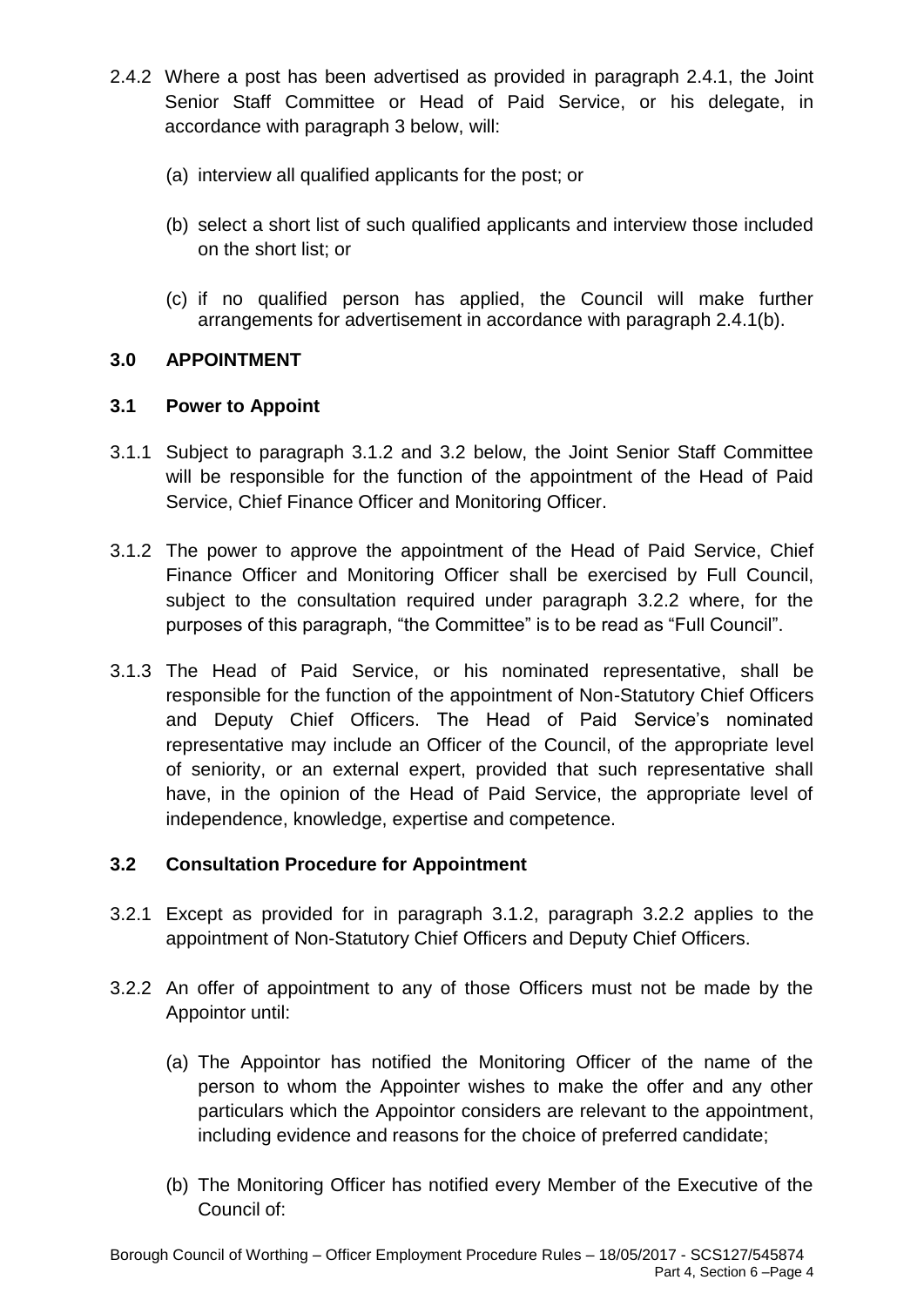- (i) the name of the person to whom the Appointor wishes to make the offer, and the reasons why they are the Appointor's preferred candidate, including evidence;
- (ii) any other particulars relevant to the appointment which the Appointor has notified to the Monitoring Officer; and
- (iii) the period within which any objection to the making of the offer is to be made by the Executive Leader on behalf of the Executive to the Monitoring Officer; and
- (c) either:
	- (i) the Executive Leader has, within the period specified in the notice under sub-paragraph (b) (iii), notified the Monitoring Officer that neither he nor any other Member of the Executive has any objection to the making of the offer; or
	- (ii) the Monitoring Officer has notified the Appointor that no objection was received by him within that period from the Executive Leader; or
	- (iii) the Appointor is satisfied that any objection received from the Executive Leader within that period is not material or is not wellfounded.

| <b>Post</b>                            | <b>Appointment</b>                                   | <b>Conditions</b>                           |
|----------------------------------------|------------------------------------------------------|---------------------------------------------|
| <b>Head of Paid Service</b>            | <b>Joint Senior Staff</b><br>Committee               | Requires approval of Full<br>Council        |
| <b>Chief Finance Officer</b>           | <b>Joint Senior Staff</b><br>Committee               | Requires approval of Full<br>Council        |
| <b>Monitoring Officer</b>              | <b>Joint Senior Staff</b><br>Committee               | Requires approval of Full<br>Council        |
| Non-Statutory Chief<br><b>Officers</b> | Head of Paid Service, or<br>Officer nominated by him | Requires consultation with<br>the Executive |
| <b>Deputy Chief Officers</b>           | Head of Paid Service, or<br>Officer nominated by him | Requires consultation with<br>the Executive |

## **3.3 Appointment of Senior Officers**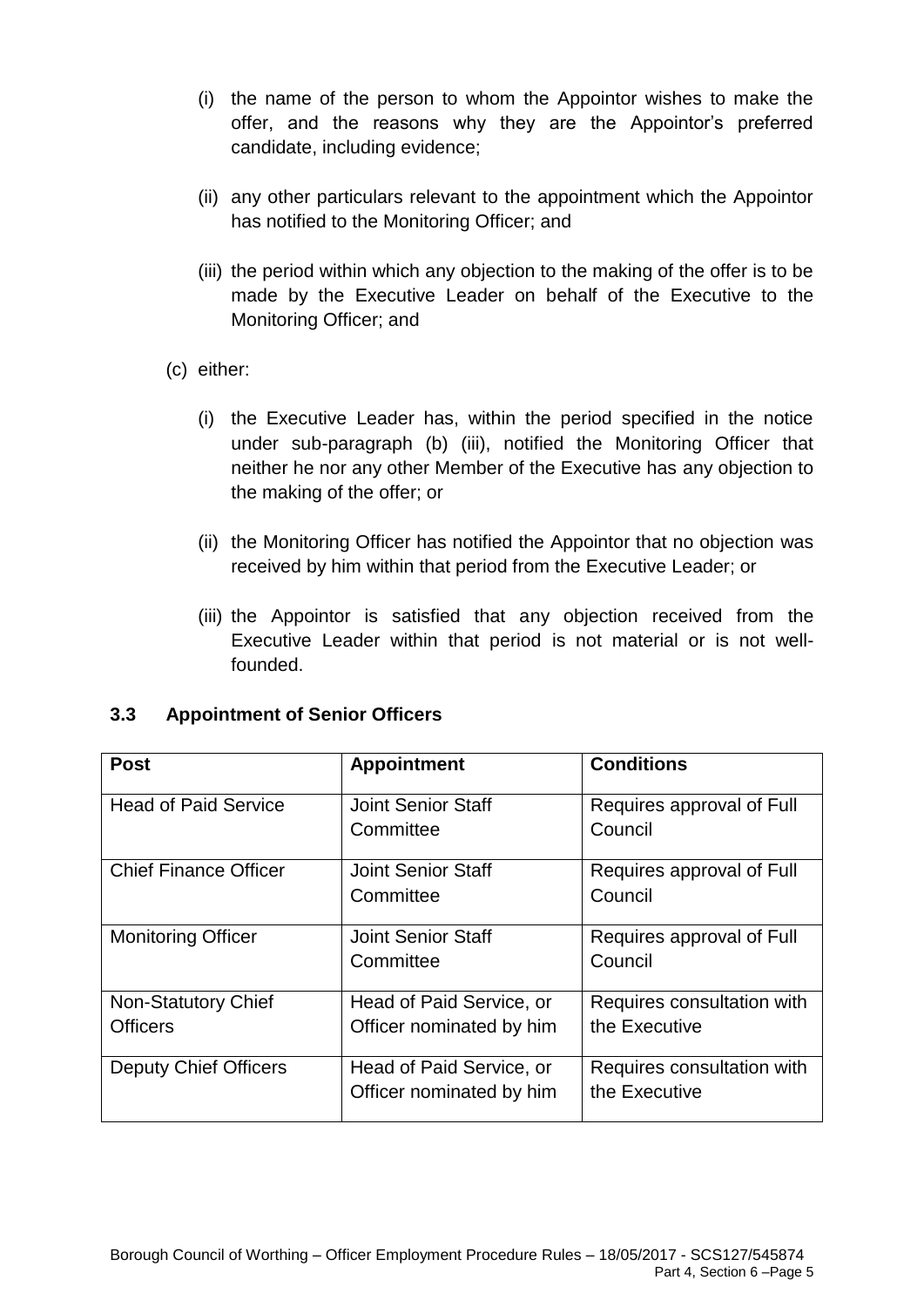### **4.0 DISCIPLINARY ACTION**

#### **4.1 Investigation of alleged misconduct**

- 4.1.1 This paragraph applies to Disciplinary Action in respect of the Head of Paid Service, Statutory Chief Officer, Monitoring Officer, Non-Statutory Chief Officers and Deputy Chief Officers, subject to the express provisions in paragraph 4.2 relating to the Head of Paid Service, Monitoring Officer and Statutory Chief Officer.
- 4.1.2 Subject to paragraph 4.2 the Joint Senior Staff Committee will investigate and consider any alleged misconduct in respect of the Head of Paid Service, Chief Finance Officer and Monitoring Officer, and decide, following receipt of the report of the Independent Panel, upon any Disciplinary Action to be taken, as necessary, in accordance with any Council Staffing Policies which have been adopted by the Council from time to time.
- 4.1.3 Subject to paragraphs 4.1.2 and 4.2, the Head of Paid Service or his nominated representative, will investigate any alleged misconduct in respect of Non-Statutory Chief Officers and Deputy Chief Officers, as necessary, in accordance with any Council Staffing Policies which have been adopted by the Council from time to time. The Head of Paid Service's nominated representative may include an Officer of the Council, of the appropriate level of seniority, or an external expert, provided that such representative shall have, in the opinion of the Head of Paid Service, the appropriate level of independence, knowledge, expertise and competence. Pending the outcome of such investigation the Non-Statutory Chief Officer or Deputy Chief Officer may be suspended by the Head of Paid Service or his nomination representative. Such suspension will be for no longer than is necessary to investigate the allegations and will be on full pay, other than in exceptional circumstances.

#### **4.2 Head of Paid Service, Monitoring Officer and Chief Finance Officer**

- 4.2.1 The Council's Head of Paid Service, Monitoring Officer and Chief Finance Officer cannot be dismissed by the Authority unless the procedure set out in paragraph 4.2 is complied with.
- 4.2.2 Where an allegation of misconduct in respect of the Head of Paid Service, Monitoring Officer or Chief Finance Officer requires an investigation, an Independent Panel will be formed for this purpose.
- 4.2.3 Pending the report of such an Independent Panel the Head of Paid Service, the Monitoring Officer and the Chief Finance Officer may be suspended by the Joint Senior Staff Committee whilst the alleged misconduct by the Officer is investigated. Any such suspension will be for a maximum period of two calendar months and will be on full pay.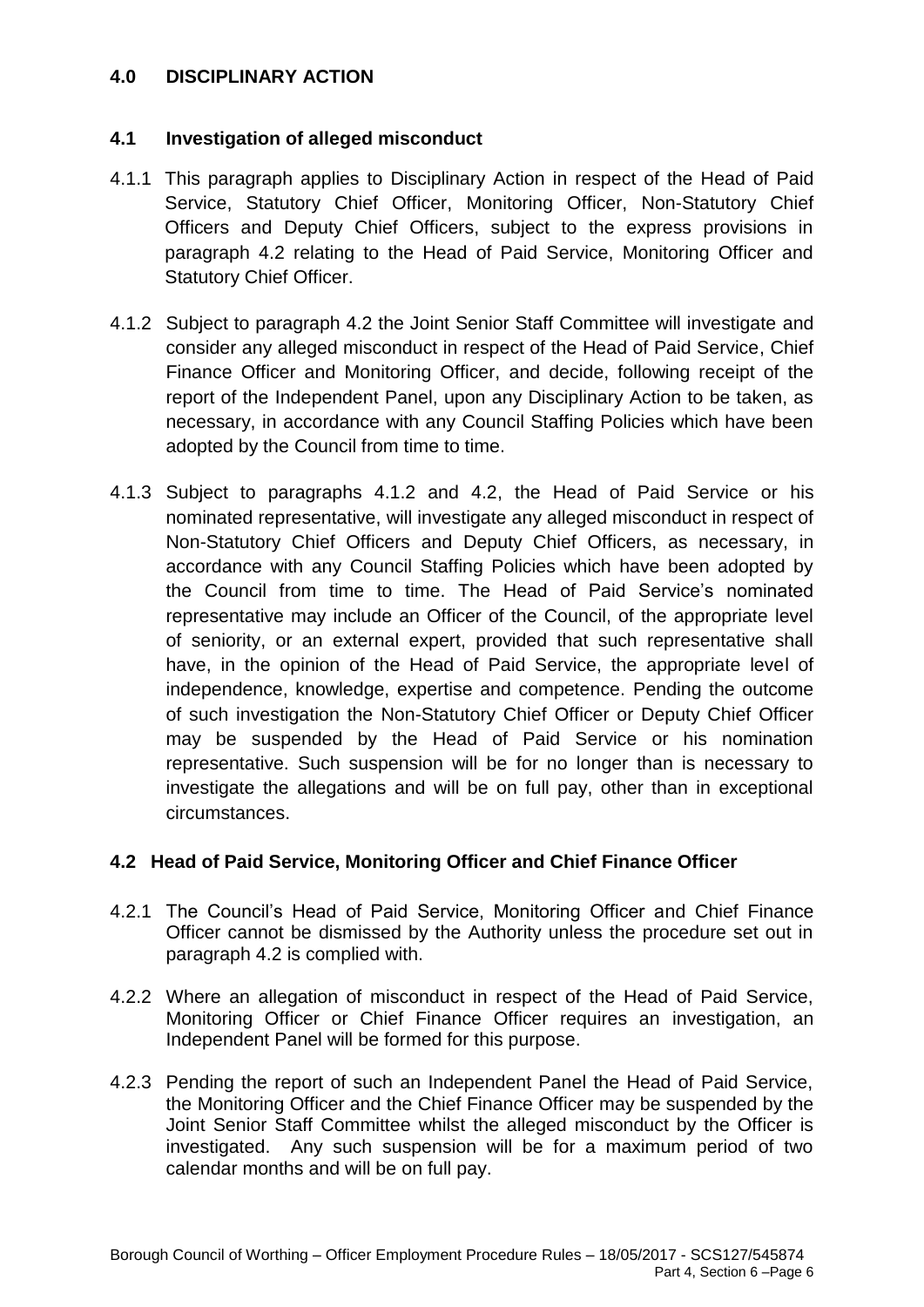- 4.2.4 In consulting an Independent Panel to deal with such allegations of misconduct, the Joint Senior Staff Committee will invite Independent Persons who have been appointed for the purposes of the Members' Conduct Regime under Section 28(7) of the Localism Act 2011 to form an Independent Panel. An Independent Panel will be formed if two or more Independent Persons accept the invitation. If it has not been possible to appoint such a Panel following invitations to the Council's appointed Independent Persons, then further invitation may be made to Independent Persons appointed by another Council.
- 4.2.5 The role of the Independent Panel is to:-
	- (a) Investigate the alleged misconduct;
	- (b) Prepare a report setting out the conclusions of their investigation, and any advice, views or recommendations as to any proposed disciplinary or other action, including dismissal.
- 4.2.6 In carrying out their investigation the Panel may:-
	- (a) Inspect any documents relating to the conduct of the relevant Officer which are in the possession of the Council, or which the Council has the power to authorise them to inspect; and
	- (b) Require any member of staff or Member of the Council to answer questions concerning the conduct of the relevant Officer.
- 4.2.7 If the recommendation of the Independent Panel is disciplinary action, other than dismissal, the Panel will report back to the Joint Senior Staff Committee who will consider the report and may impose disciplinary action other than dismissal.
- 4.2.8 Where the independent Panel recommends dismissal, or the Joint Senior Staff Committee recommends dismissal, the matter must be dealt with by a meeting of the Full Council. At least 20 working days after the Independent Panel has been appointed, a meeting of each Full Council (Adur District Council and Worthing Borough Council) will be held.
- 4.2.9 The Council Meeting must receive the report of the Independent Panel. Before taking a vote at such a Council Meeting on whether or not to approve such a proposed dismissal, the Council must take into account:
	- (a) Any advice, views or recommendations of the Panel;
	- (b) The conclusions of any investigation into the alleged misconduct;
	- (c) Any representations from the relevant Officer, or their representative.
- 4.2.10 A Head of Paid Service, Chief Finance Officer or Monitoring Officer attending a Council Meeting where proposed disciplinary action against them is being considered, is entitled to make both verbal and written representations to Council, as is their representative, who may be a colleague, a Union representative, a companion or a Lawyer.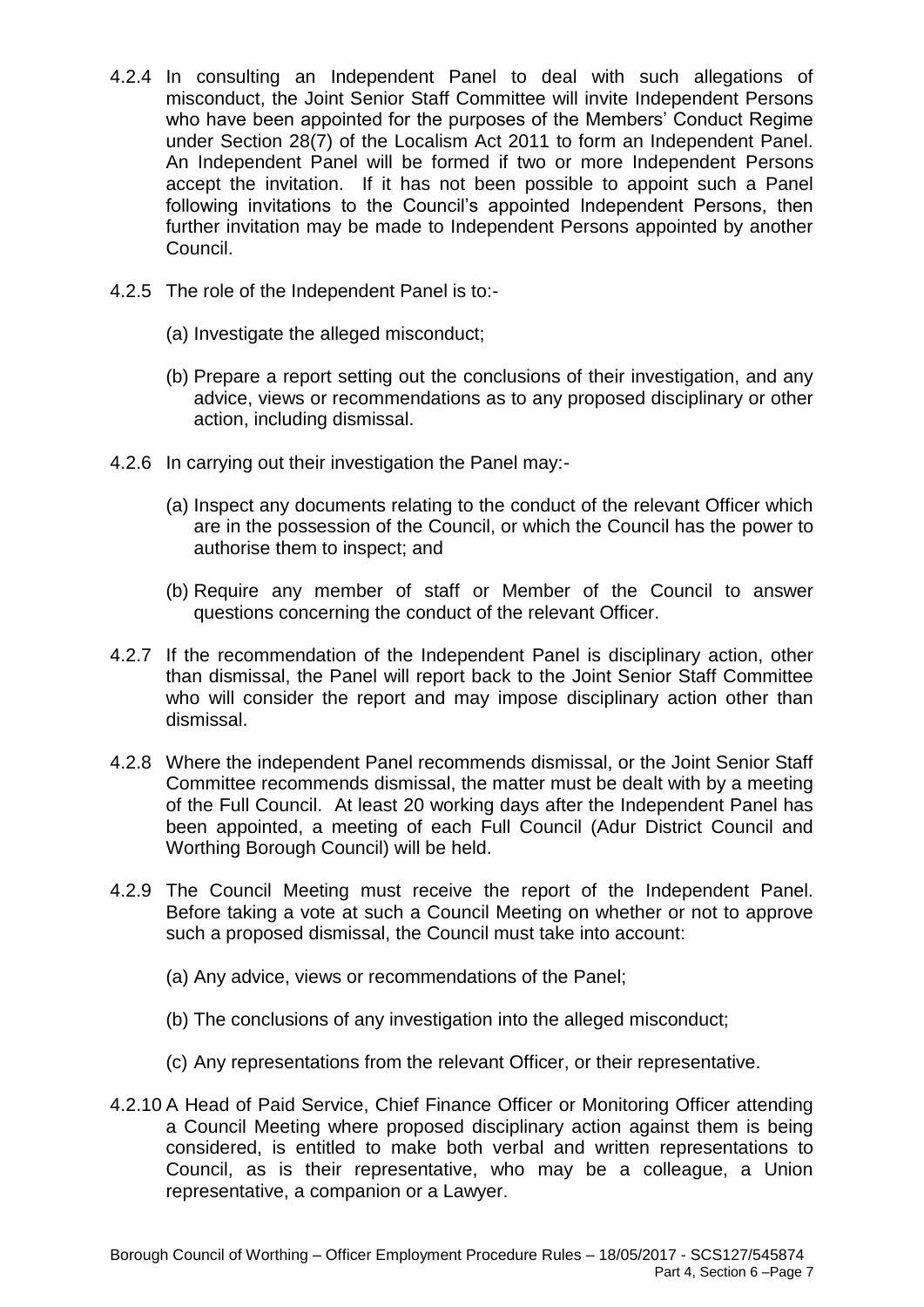|  | 4.3 Disciplinary Action of Senior Officers |  |  |  |
|--|--------------------------------------------|--|--|--|
|--|--------------------------------------------|--|--|--|

| <b>Post</b>                            | Investigation                                                                                                                                                                        | <b>Notes</b>                                                                                 | <b>Appeal</b>                                           |
|----------------------------------------|--------------------------------------------------------------------------------------------------------------------------------------------------------------------------------------|----------------------------------------------------------------------------------------------|---------------------------------------------------------|
| <b>Head of Paid</b><br>Service         | Independent Panel<br>who presents<br>findings to Joint<br><b>Senior Staff</b><br>Committee who<br>have the power to<br>impose disciplinary<br>action other than<br>dismissal.        | Decision to dismiss<br>must be taken by<br>Council                                           | None                                                    |
| <b>Chief Finance</b><br>Officer        | Independent Panel<br>who presents<br>findings to Joint<br><b>Senior Staff</b><br>Committee who<br>have the power to<br>impose disciplinary<br>action other than<br>dismissal.        | Decision to dismiss<br>must be taken by<br>Council                                           | <b>None</b>                                             |
| <b>Monitoring Officer</b>              | <b>Independent Panel</b><br>who presents<br>findings to Joint<br><b>Senior Staff</b><br>Committee who<br>have the power to<br>impose disciplinary<br>action other than<br>dismissal. | Decision to dismiss<br>must be taken by<br>Council                                           | None                                                    |
| Non-Statutory<br><b>Chief Officers</b> | <b>Head of Paid</b><br>Service or his<br>representative                                                                                                                              | Decision to dismiss<br>may only be taken<br>following<br>consultation with<br>the Executive. | <b>Head of Paid</b><br>Service or his<br>representative |
| Deputy Chief<br><b>Officers</b>        | <b>Head of Paid</b><br>Service or his<br>representative                                                                                                                              | Decision to dismiss<br>may only be taken<br>following<br>consultation with<br>the Executive. | <b>Head of Paid</b><br>Service or his<br>representative |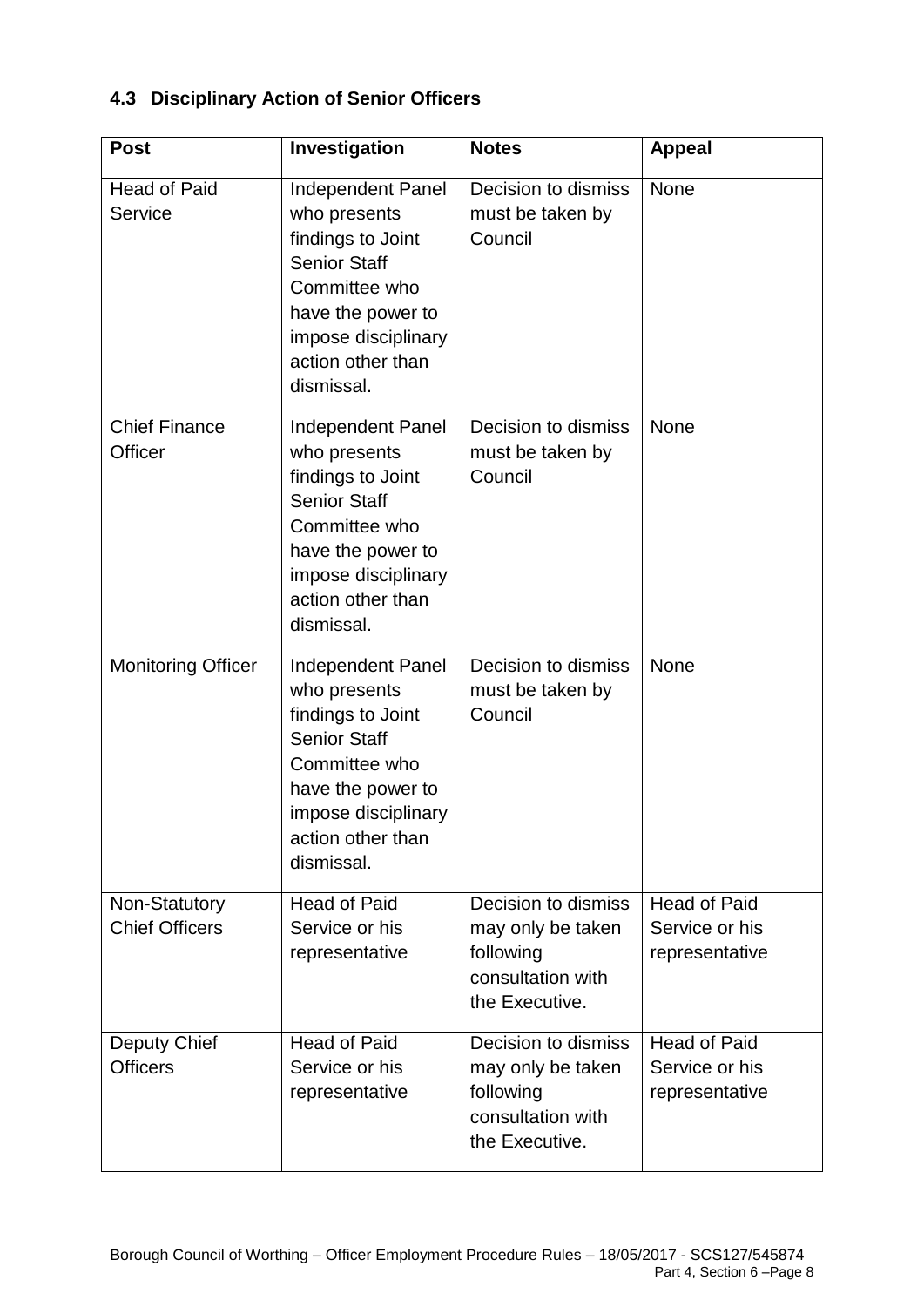### **5.0 DISMISSAL**

### **5.1 Power to Dismiss**

- 5.1.1 Full Council will be responsible for the function of dismissal of the Head of Paid Service, the Chief Finance Officer and the Monitoring Officer.
- 5.1.2 Subject to paragraph 5.2, the Head of Paid Service, or a representative nominated by him, shall decide upon any disciplinary action to be taken, following a disciplinary hearing, and shall be responsible for the function of dismissal of Non-Statutory Chief Officers and Deputy Chief Officers. The Head of Paid Service's nominated representative may include an Officer of the Council, of the appropriate level of seniority, or an external expert, provided that such representative shall have, in the opinion of the Head of Paid Service, the appropriate level of independence, knowledge, expertise and competence. Such nominated representative may not be the same individual responsible for the investigation into alleged misconduct as identified at paragraph 4.1.3 and must be wholly independent from that individual.

## **5.2 Consultation Procedure for Dismissal**

- 5.2.1 Paragraph 5.2.2 applies to the dismissal of the Non-Statutory Chief Officers and Deputy Chief Officers.
- 5.2.2 Notice of the dismissal of any of those Officers in paragraph 5.2.1 must not be given by the Dismissor until:
	- (a) the Dismissor has notified the Monitoring Officer of the name of the person whom the Dismissor wishes to dismiss and any other particulars which the Dismissor considers are relevant to the dismissal, including a summary of the evidence heard at the disciplinary hearing and the reasons for the proposed decision;
	- (b) the Monitoring Officer has notified every Member of the Executive of the Council of:
		- (i) the name of the person whom the Dismissor wishes to dismiss and the reasons for the decision;
		- (ii) any other particulars relevant to the dismissal which the Dismissor has notified to the Monitoring Officer; and
		- (iii) the period within which any objection to the dismissal is to be made by the Executive Leader on behalf of the Executive to the Monitoring Officer; and
	- (c) either: